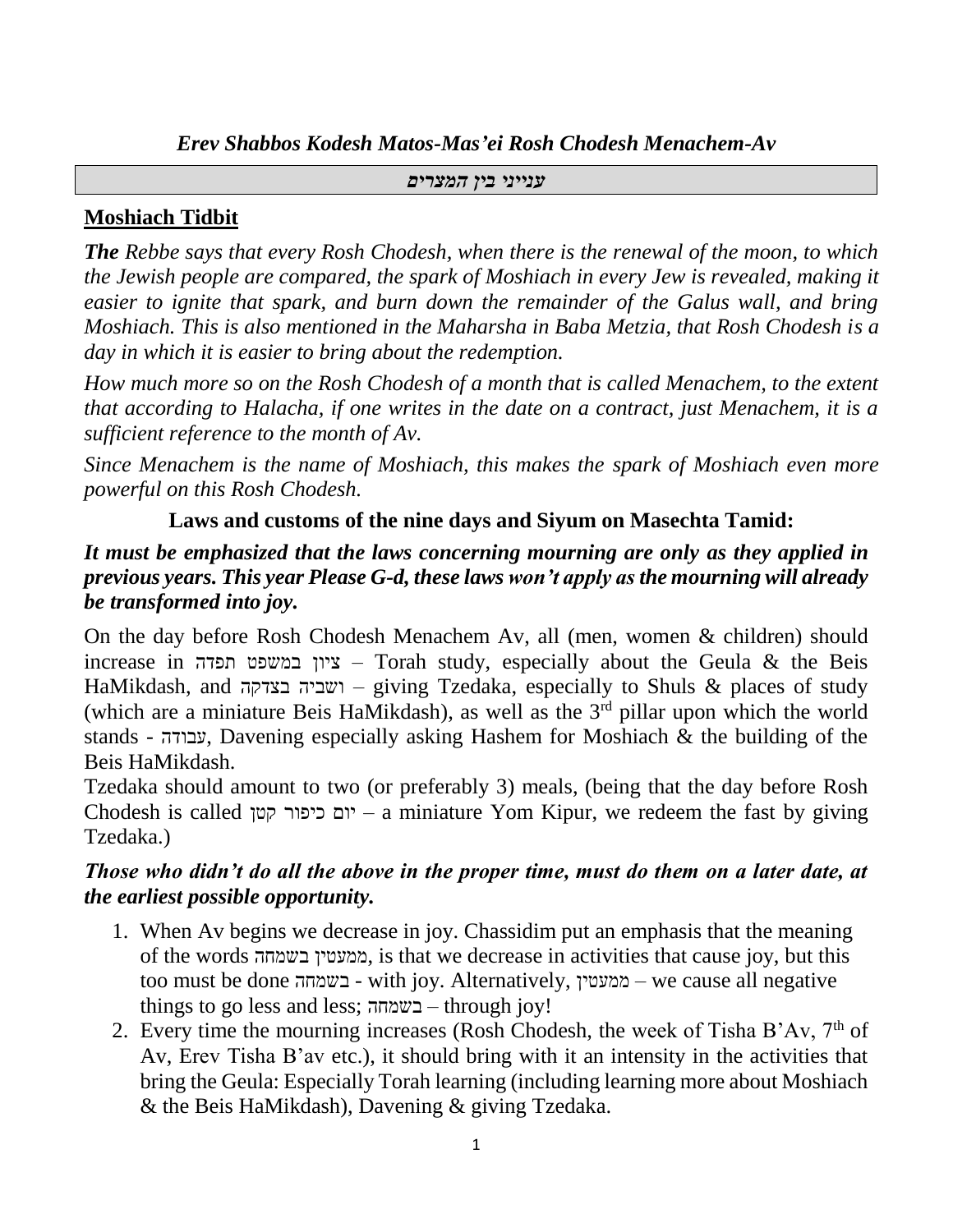- 3. We do not eat meat or drink wine from Rosh Chodesh until the afternoon of the  $10<sup>th</sup>$ of Av. This year, being that the Ta'anis is Nidche and we fast on Sunday the  $10<sup>th</sup>$  of Av, these restrictions apply until Monday morning.
- 4. We do not cut our nails on the week of Tisha B'Av. On Rosh Chodesh, we never cut our nails because of the Tzava'a of Rabbi Yehuda Hachasid.
- 5. We do not bathe for pleasure, nor do laundry or wear freshly laundered clothes during these days, aside from Erev Shabbos in preparation for Shabbos.
- 6. The Rebbe directed that we are to make Siyumim every day of the 9 days, although it is our custom not to eat meat or drink wine, even at a Siyum. We should, however, make a Seudas Mitzva in connection with the Siyumim. Where possible these Siyumim should continue until the  $15<sup>th</sup>$  of Av.
- 7. These Siyumim are similar to the Siyum of Erev Pesach, which is connected to the end of Galus with the 1<sup>st</sup> Geula, whereas these Siyumim are connected to the final Geula.
- 8. In the same manner as the Jewish custom on Erev Pesach, an effort should be made to involve women & children, even small children, as well in these Siyumim.
- 9. When we meet someone who wasn't at a Siyum we should involve him by telling him over something regarding the end of the Masechta.
- 10.We should end off every Siyum with a Vort about ישראל אהבת and encourage those present to give Tzedaka.
- 11.We should also add & increase in all the Mivtzo'im.

# *As we begin Menachem Av, may we immediately greet Moshiach Tzidkeinu (whose name is Menachem), and in the words of the Rebbe on Rosh Chodesh Av 5749: "point with our finger & say: Behold here is Menachem Moshiach Tzidkeinu … on this night Mamash!"*

**The Rebbe mentioned that when one has to make a Siyum on a Masechta for nine (fifteen) days, it is natural that one will begin with a short Masecta like Tamid. Also, Tamid which means constant, takes precedence – as the rule is that** *קודם תדיר***.**

*Rosh Chodesh Menachem Av is the Yohrtzeit of Aharon HaKohen, regarding whom the Mishna states: "He loved peace & pursued peace, loved the creations (people) & brought them closer to Torah".* 

*The Rebbe explains that Aharon HaKohen's burial place on ההר הר – as mentioned in this week's Parsha - symbolizes his life's mission and the lesson that we must learn from him. Har – mountain, is an expression of love, and a mountain atop a mountain is the highest form of love. We must be students of Aharon, by focusing on the highest & greatest love for Hashem, which is expressed primarily through love for our fellow Jew.* 

*This also connects to the Siyum of (Gemara of) Masechta Tomid: רבי אמר אלעזר' ר אמר scholars Torah"חנינא תלמידי חכמים מרבים שלום בעולם שנאמר וכל בניך לימודי ה' ורב שלום בניך*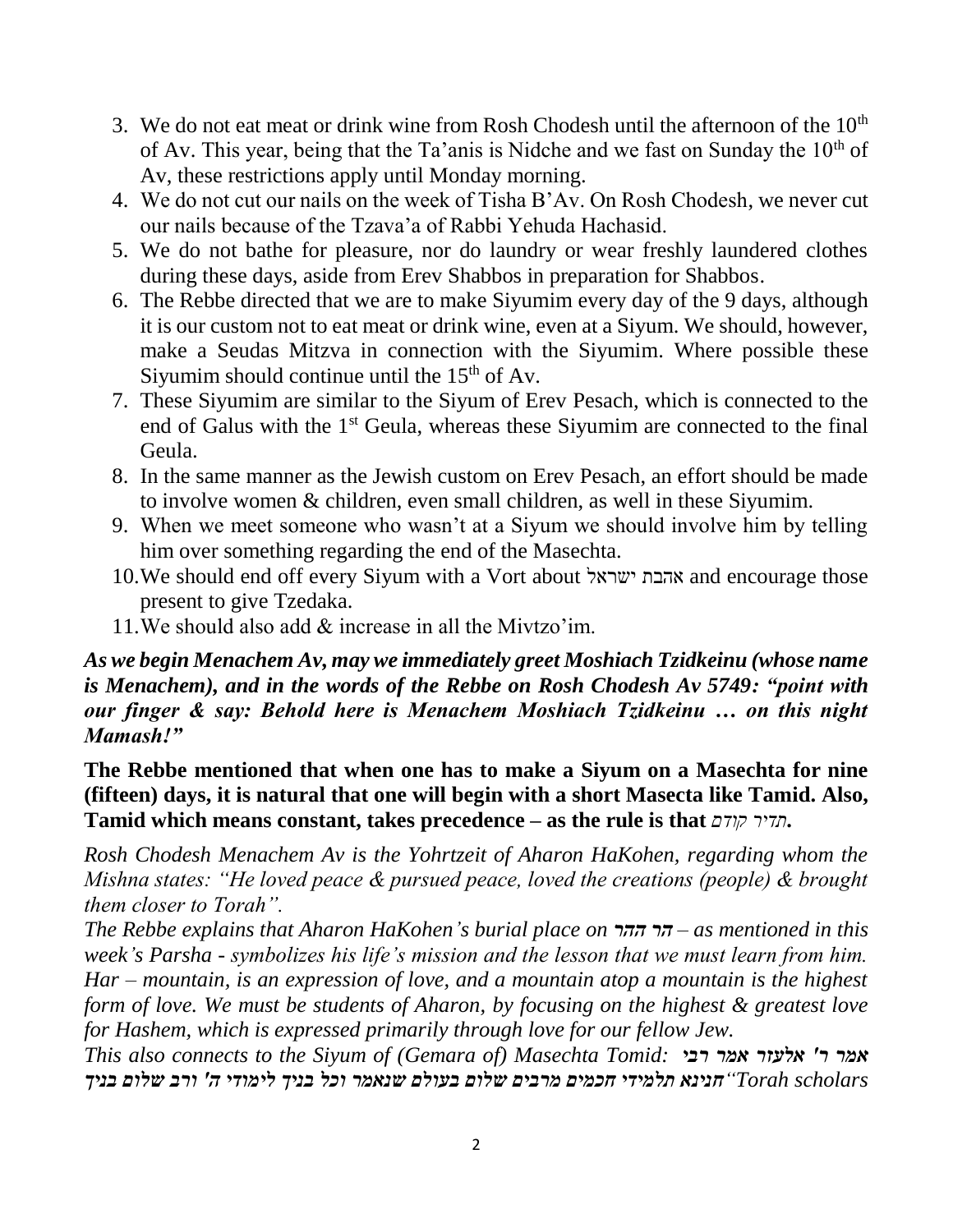*increase peace in the world, as it is written 'Much peace is for those who love Your Torah, and great is the peace of your children".* 

*Aharon Kohein Gadol, who would do the Avoda, which is what this Masechta is all about, excelled in bringing peace between man & his fellow. The Avoda in the Beis HaMikdash, brings peace, so to speak, between Hashem & His world.*

*By learning from Aharon HaKohen, and increasing in Ahavas Chinam, we will certainly bring the annulment of the Galus that was caused by baseless hate, and the building of the 3 rd Beis HaMikdash Now. This also brings to the completion of Tamid in Mishnayos: השיר ק"בביהמ אומרים הלוים שהיו – as we will then sing to Hashem the daily יום של שיר in the Beis בשבת היו אומרים מזמור שיר ליום השבת מזמור שיר לעתיד לבא ליום with off ending; HaMikdash העולמים לחיי ומנוחה שבת שכולו – the song for Shabbos – already now, on the Shabbos which is connected to Hashem having rested in the beginning of creation, is also the very same song for Shabbos – the ultimate Shabbos, the day that is fully Shabbos and resting forever and ever!*

This Shabbos is Chazak – we make a Siyum on Sefer Bamidbar. Since Dvorim is Mishne Torah (repetition of the Torah) this Chazak is akin to the Chazak on the entire Torah that is done on Simchas Torah!

#### **ענייני בית המקדש**

*Lesson Twelve*

### **Inside of the Heichal and the Ulam**

- *Midos Chapter 3*
- *Rambam Laws of Beis Habechira Chapter 4*
- *Yechezk'el Chapter 41*
- *Delving Deeper – the attic and roof of the Heichal*

### **רמב"ם הל' בית הבחירה Torah Mishne Rambam**

# **פרק ד' 4 Chapter**

*Although the words of the Rambam are almost identical to the Mishna we learned earlier – we will now learn it in the Rambam.*

*These Halachos are describing the Mesiba – which according to the Rambam is a ramp, in which one could ascend from the Ta'im to the attic of the Heichal.*

*According to the Rambam, the word "Ta" means a cavity in the wall (or between to walls); thus the area that contains the "Mesiba" is also referred to as a "Ta". The ramp would go along three sides of the Heichal. One would go along the entire northern wall, then along the western wall was level two of the Ta'im, and level three was along the southern wall, at which point the person would reach the door of the attic.*

# **הלכה י"א 11 Halacha**

*וּמְ***סִבָּה הַיְתֵּה עּוֹלָה There was a ramp ascending**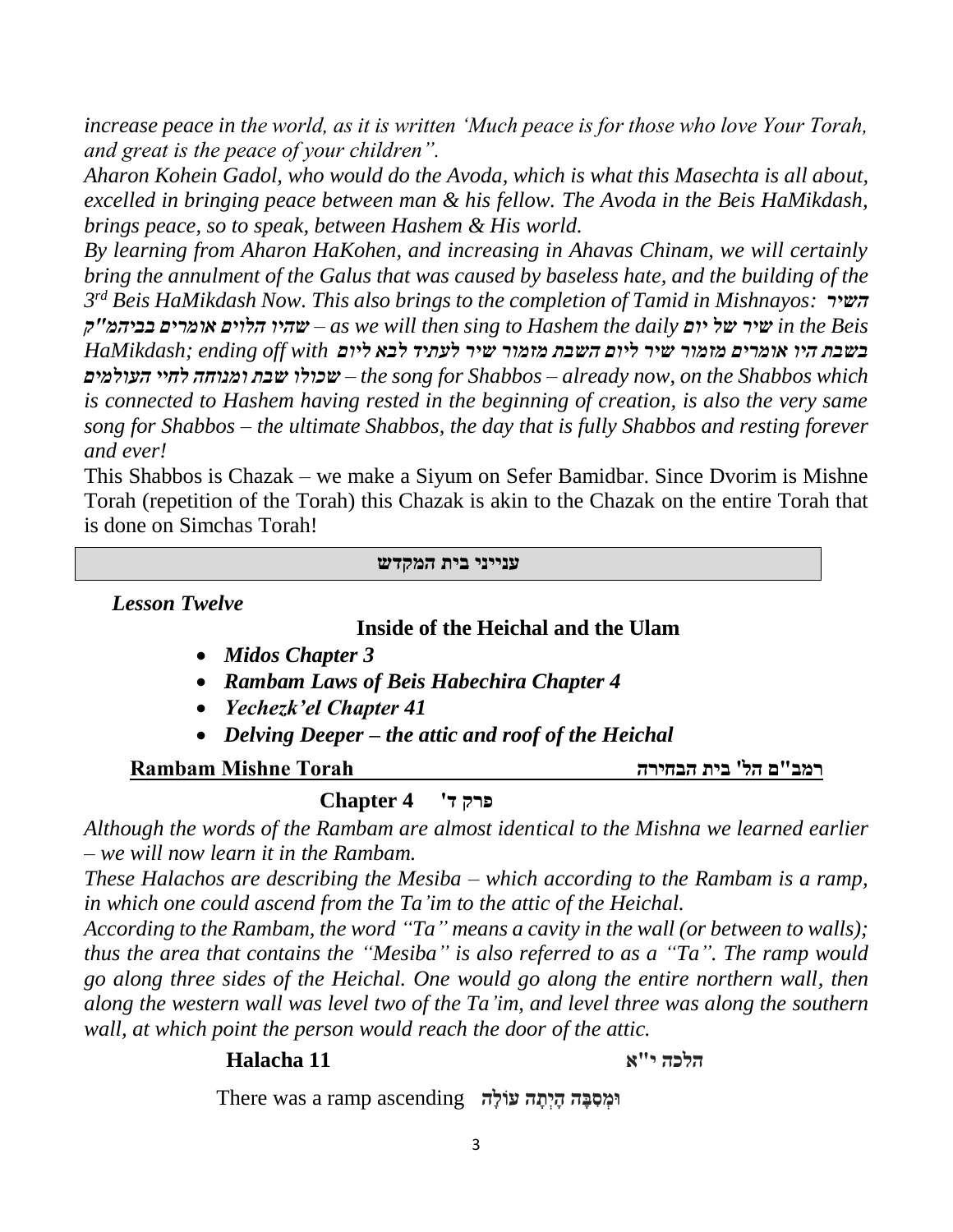| מִקֶרֵן מִזְרַחִית צִפוֹנִית                  | from the north east corner                                       |
|-----------------------------------------------|------------------------------------------------------------------|
| לִקְרֵן צִפוֹנִית מַעֲרָבִית,                 | to the north west corner                                         |
| שָׁבָּה הָיוּ עוֹלִים לְגַגּוֹת הַתָּאִים.    | upon which one would go up to the roofs<br>of the "Ta'im".       |
| הָיָה עוֹלֶה בִמְסִבָּה וּפָנָיו לַמַּעֲרָב,  | One would ascend the ramp while facing<br>west,                  |
| הִלֵּךְ את פְּנֵי כָל הַצָּפוֹן,              | and walk across the entire north side                            |
|                                               | until reaching the west; עד שהוא מגיע למערב.                     |
| הגיע למערב, הפר פִּנְיו לַדְרוֹם.             | Upon reaching west he would turn so that<br>he faced south,      |
|                                               | הִלֵּךְ את כָל כְּנֵי הַמַּעֲרָב, And walk along the entire west |
| עַד שֵׁהוּא מַגִּיעַ לַדָּרוֹם.               | until he reached the south.                                      |
| הגִּיעַ לַדְרוֹם, הָפַךְ פָּנָיו לַמְזְרָה.   | When he reached south he would turn so<br>that he faced east,    |
| והָיָה מִהַלֵּךְ בַּדְרוֹם,                   | He would walk along the entire east                              |
| עַד שָׁהוּא מַגִּיעַ לְפִתְחָה שָׁל עֲלִיָּה, | until reaching the opening of the attic,                         |
| שִׁפְּתִחָה שֵׁל עֲלִיַּה פָּתוּחַ לַדָּרוֹם. | because the opening of the attic was open<br>to the south.       |

*The attic of the Heichal is a very interesting concept. Seemingly, there was no real purpose in the attic other than the fact that workers would use it to enter the Heichal and Holy of Holies when something needed fixing. They would enter through a hole from the attic, and would be encased in a box, so that they shouldn't see the inside of the Holy of Holies. Later we will learn that when something needed fixing, when possible they would send a Kohen, or at least a Kohen that had an imperfection and wasn't able to do Avoda. If they couldn't find, then if they weren't able to find a Jew, they would even send in a non-Jew. This concept of fixing the Heichal is emphasized by the fact that the Rambam adds here a piece of information that is not quoted in the Mishna here, rather in a different Mishna (in Perek 3 when describing the stones of the Mizbayach) that says that the Heicha would be plastered once a year.*

**הלכה י"ב** 12 Halacha

**At the opening of the attic** *עֲלִיָּּה* **אֵל עֲלִיּה**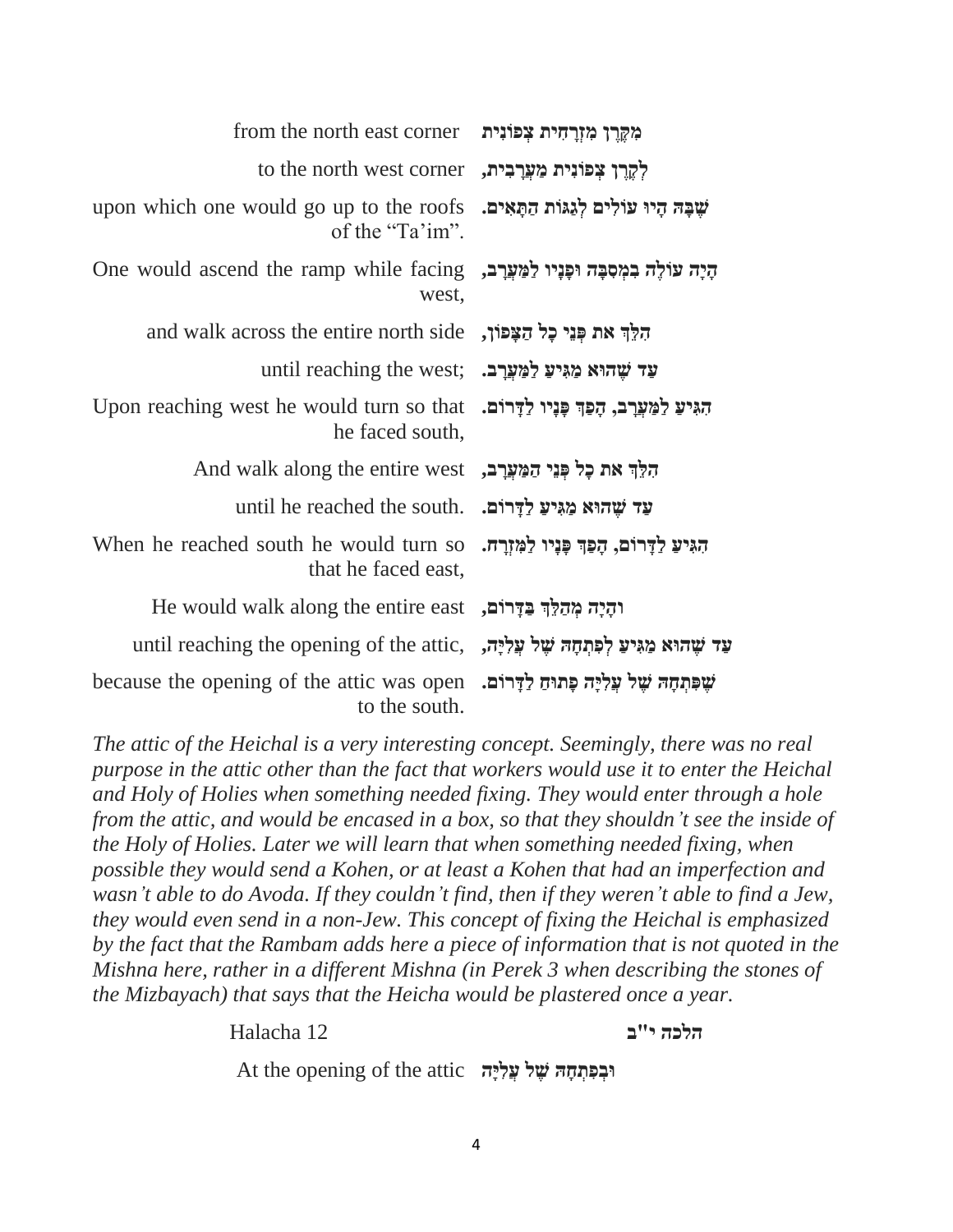| there were two wooden beams , אֱרֶז, there were two wooden beams                                                            |                                                                                                               |
|-----------------------------------------------------------------------------------------------------------------------------|---------------------------------------------------------------------------------------------------------------|
| שִׁבָּהֵן עוֹלִין לְגַגָּהּ שָׁל עֲלִיָּה. with which one would go up to the attic                                          |                                                                                                               |
| And there were beams protruding from וראשן פּפּפְסִין היו מַבְדִּילִין בַּעֲלְיָה,<br>the wall that separated in the attic, |                                                                                                               |
| between the area of holy, and the Holy of נְאֵדְשִׁים. • between the area of holy, and the Holy of<br>Holies.               |                                                                                                               |
| וְלוּלִין הָיוּ פְתוּחִין בָּעֲלִיָּה There were opening in the attic                                                       |                                                                                                               |
| to the Holy of Holies לבית קדָשׁ דַקֲדַשִּׁים                                                                               |                                                                                                               |
| through which they would lower workers<br>in boxes <sup>1</sup> ,                                                           | שָׁבָּהֶן מְשַׁלְשִׁין אֶת הָאָמָּנִין בַּתֵּבוֹת,                                                            |
| from the Holy of Holies.                                                                                                    | so that they should not feed their eyes   .בְּדִּי שִׁלֹא יְדוֹנוּ אֵת עֵינֵיהֵן מִבֵּית קֹדֵשׁ הַקֵּדָשִׁים. |
| Once a year – from Pesach to Pesach {on הפטה לפסח<br>the days preceding Pesach                                              |                                                                                                               |
| The Azara would be replastered. מלבנין את ההיכל                                                                             |                                                                                                               |
| Yechezk'el's Prophecy Ch. 41                                                                                                | סי' מ"א<br>נבואת יחזקאל                                                                                       |

| Posuk 12                                                                       | פסוק י"ב                                                |
|--------------------------------------------------------------------------------|---------------------------------------------------------|
| In this Pasuk, the Navi describes the dimensions of the Heichal and its Ta'im. |                                                         |
| The structure that ran along the fortress                                      | וְהַבִּנְיָן אֲשֶׁר אֶל-פְּנֵי הַגִּזְרָה               |
| heading towards the west                                                       | פִּאַת דֵרְךְ-קַיָּם,                                   |
| was seventy Amos wide,                                                         | רֹחַב שִׁבִעִים אַמַה,                                  |
| and the wall of the structure was five Amos wide<br>all around,                | וִקִיר הַבְּנְיַן חַמֵשׁ-אַמּוֹת רֹחַב, סַבְיב<br>סביב: |

**וְאָרְכּוֹ, תִּשְׁעִים אַמֶּה. .**<br>וְאָרְכּוֹ, תִּשְׁעִים אַמֶּה.

 $\overline{a}$ 

*Rashi explains that the fortress refers to the large building –the Heichal itself, and the structure is the Ta'im or Tzla'os (chambers) that are all around it. These are lower than the actual building, as the Ta'im were 5 Amos height each of them. According to the Tosefos Yom Tov, however, the Ta'im reach the full height of the*

<sup>1</sup> **With the boxes facing the wall, so that could fix necessary things.**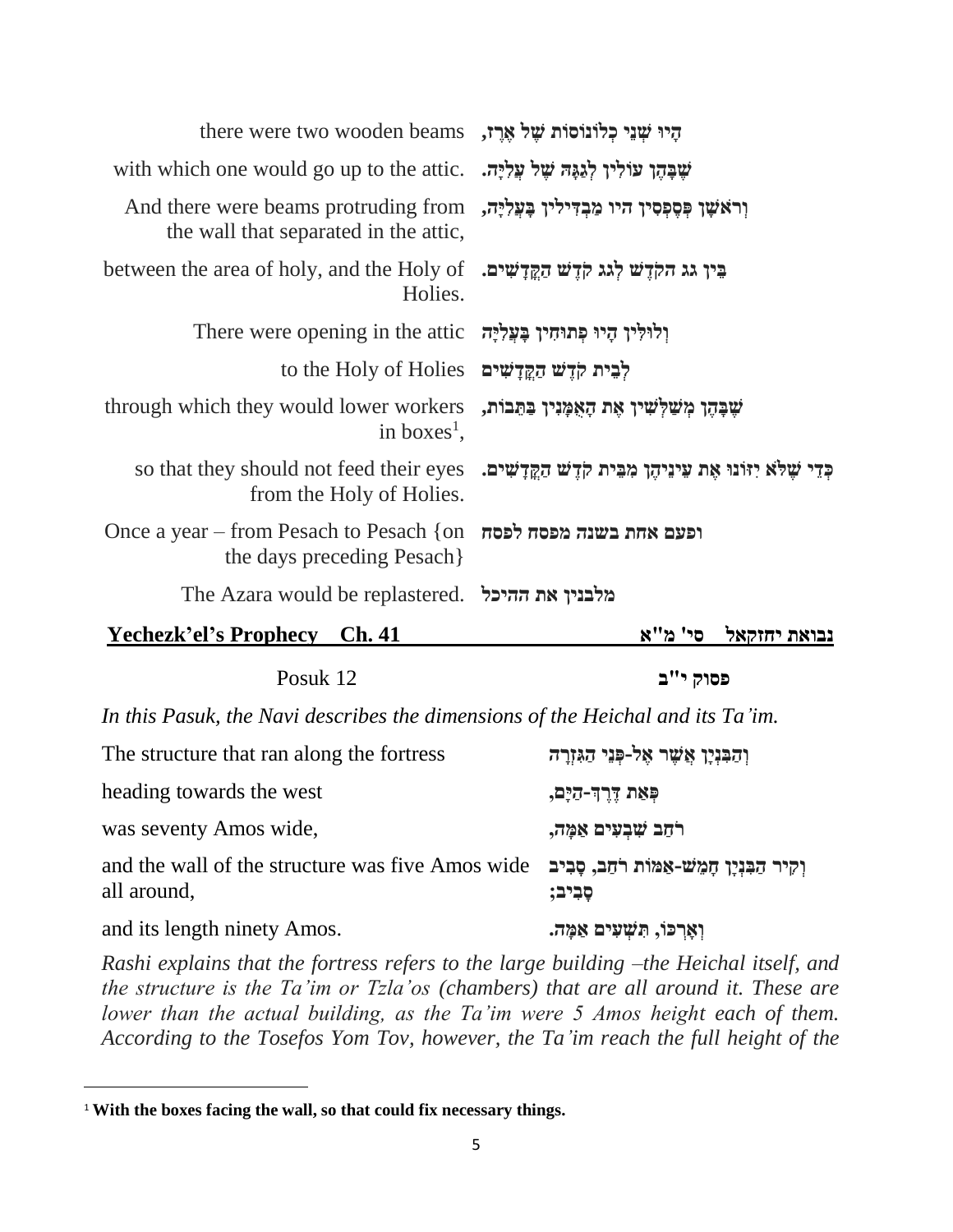*building (at least the first floor), which is why the Pasuk does not say how high the Ta'im will be – so that we don't know the height of the building. Thus, the width of the Heichal with the Ta'im (from north to south) is 70 Amos. We already made the calculation for the second Beis HaMikdash, but here we're missing two Amos on either side, because the Ta'im are 4 Amos instead of 6. Therefore, Rashi calculated the Mesiba and water chamber as 2 Amos wider (5 instead of 3) on either side.*

*The wall of the structure means the walls of the Ta'im which is 5 Amos as we learned. Its length is 90 Amos, from east to west until the end of the Munach, up until the Beis HaChalifos, which with the wall of the Ulam is 10 Amos.*

*The Rambam, however, holds that the Ta'im are part of the building, as they are the cavities between the walls, and go all the way up. However, Rashi brings a second interpretation that Gizra means chambers. As such, the Rambam can explain either that it is referring to the chambers that were mentioned in the previous Pasuk, alternatively, it can mean the Tzla'os, or perhaps it means the width, up until the Beis HaChalifos.*

*Regarding the measurement of seventy Amos, in the 2<sup>nd</sup> Beis HaMikdash according to Rashi, the Heichal was only seventy Amos wide, north to south, and according to the Rambam, the seventy Amos means until the Beis HaChalifos (which extended on the sides as well).*

| Posuk 13                                                                                                         | פסוק י"ג |
|------------------------------------------------------------------------------------------------------------------|----------|
| וּמַדַד אֶת-הַבֵּיִת, אֹרֶךְ מֵאָה אַמַּה; And he measured the length of the entire house, one<br>hundred Amos   |          |
| והגּוָרָה וְהַבְּנִיָּה וְקִירוֹתֵיהָ, "All inclusive, the fortress, the structure {Ta'im} with<br>the walls,    |          |
| It is the length of 100 Amos: . אֲרֵךְ מֵאָה אַמֵּה .                                                            |          |
| Posuk 14                                                                                                         | פסוק י"ד |
| Ans the width of the front of the house on the east<br>ולחב פני הבית והגזרה לקדים,<br>{with the Beis HaChalifos} |          |

#### *מֵאֵה אַמֵּה הֵּ הַ* **is one hundred Amos**

*As we learned that Beis HaChalifos extended an extra 15 Amos on either side. (According to the Rambam, this continued all along the north & south sides as well in the 2nd Beis HaMikdash. In the 3rd Beis HaMikdash, the Tosefos Yom Tov says that even the Rambam will agree that the actual Heichal was only 70 Amos, because the Beis HaChalifos would not extend past the Munach. We will discuss this more BEH at a later time. Regardless, these P'sukim do not prove it, because the previous Pasuk was only discussing the actual Heichal and its Ta'im, as the Mishna in Midos also says that their width was 70 Amos. Also the fact that this Pasuk says from the east could be: 1) because the Beis HaChalifos*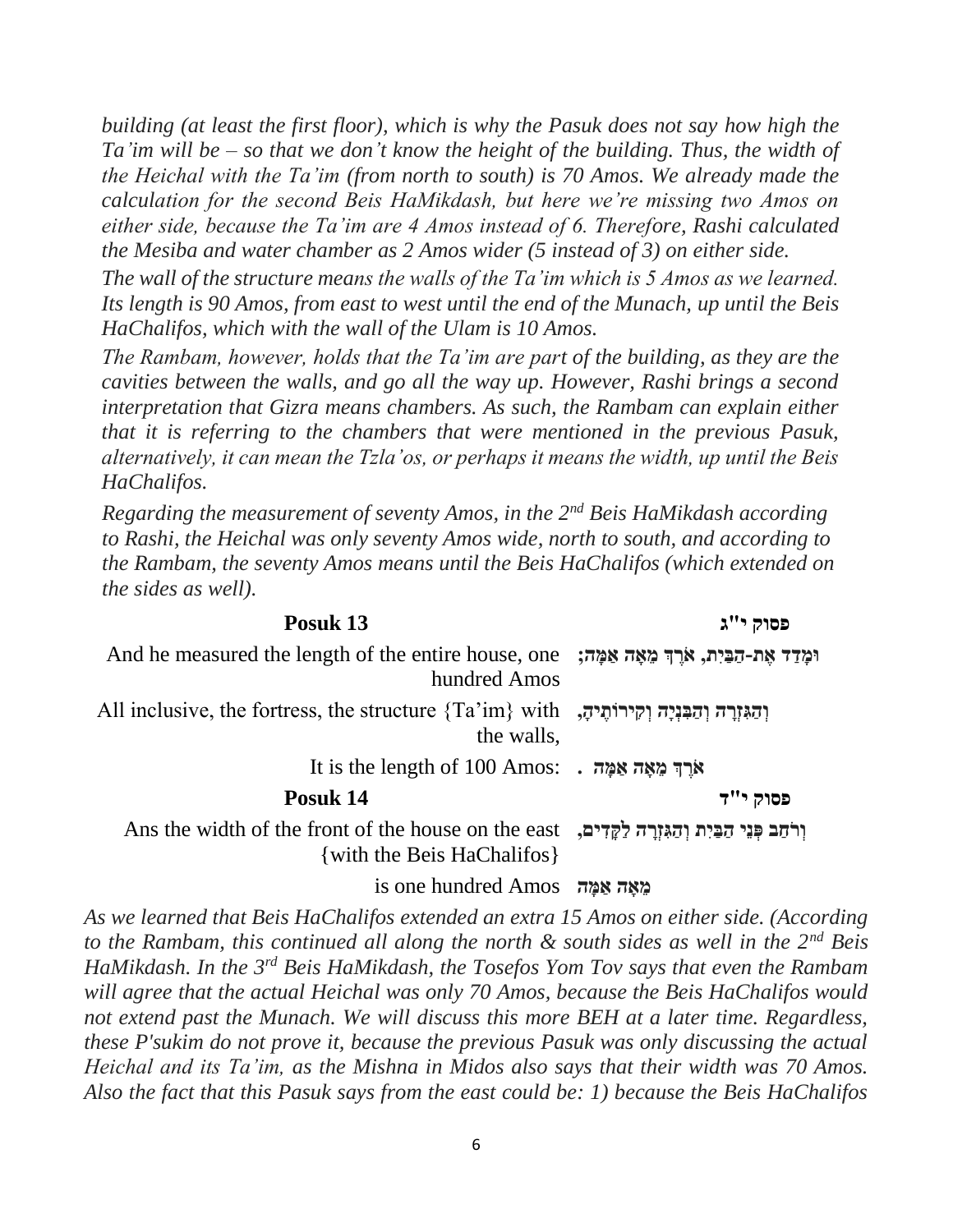*is considered an extension of the Ulam which is on the east. 2) Even in the 2nd Beis HaMikdash, the Heichal became a bit narrower in the back, as we learned in the Mishna & Rambam.*





| He then measured the length of the structure that is הַבְּנְיַן אֵל כְּנֵי הַגְּזְרָה He then measured the length of the structure that is |  |
|--------------------------------------------------------------------------------------------------------------------------------------------|--|
| upon the fortress                                                                                                                          |  |
| to behind it {from east to west} אֲשֵׁר עַל אַחֲרִיהָ                                                                                      |  |

and its wings {Beis HaChalifos}on either side, 100 **וְ אַ תִ יקֶּ יהָּ א מִ פֹו ּומִ פֹו מֵּ אָּ ה אַ מָּ ה**

Amos;

and the inner Heichal and the Holy of Holies and the **וְ הַ הֵּ יכָּל הַ פְ נִימִ י וְ אֻלַמֵּ י הֶּ חָּ צֵּ ר.**

entrance halls of the Azara:

*Rashi explains the first part of this Pasuk that the angel is now measuring from east to west on the south side just as he did on the north. He is measuring the entire area that is in front of the Ulam (including the Beis HaChalifos) even though according to Rashi there is no structure there. The second part of the Pasuk is a new concept, and it extends into the next Pasuk.*

**פסוק ט"ז 16 Posuk**

 $\overline{\phantom{a}}$ 

There were doorposts & closed windows<sup>2</sup> **הַ סִ פִ ים וְ הַ חַ לֹונִים הָּ אֲטֻמֹות** 

<sup>2</sup> **There are various interpretations to "covered windows". Either it means that the windows will have glass panes, or that the windows are closed with a covering of wood and gold, or that the windows are narrow on the inside and wider on the outside – in order to let the light out rather than in.**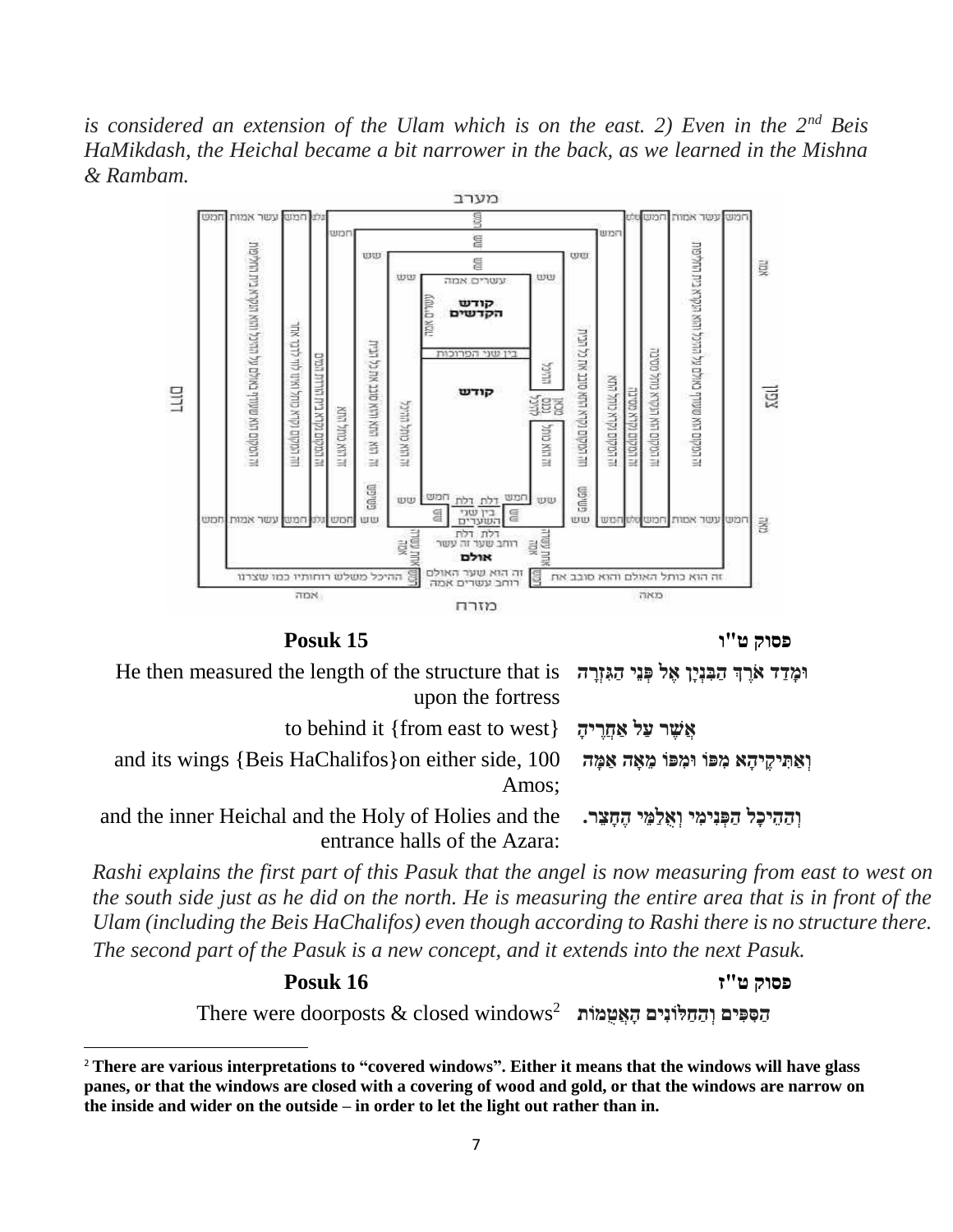| and pillars <sup>3</sup> all around for all three <sup>4</sup> ; $\frac{1}{2}$ לְשִׁלְּשָׁתָּם, יְהָאֲתִּיקִים פָּבִיב |  |
|------------------------------------------------------------------------------------------------------------------------|--|
| the doorposts on both sides had beams of cedar wood נְגֵד הַסַּף שָׂחִיף עֵץ סַבִיב סַבִּיב<br>on them,                |  |
| and from the ground until the windows, והארץ עד החלונות                                                                |  |
| as well as the windows, were covered with {gold-<br>plated wood.                                                       |  |

*The walls of the entire inside of the inner Azara and Heichal including the halls, are all covered with gold. Since, however, gold cannot be placed on stones, there are wooden blocks for the gold to be attached to.*

| פסוק י"ז                            | Posuk 17                                                                                                                   |
|-------------------------------------|----------------------------------------------------------------------------------------------------------------------------|
|                                     | Also above the doors, תּפְתַח Also                                                                                         |
| וְעַד-הַבִּיִת הַפְּנִימִי וְלַחוּץ | as well as the inner chamber (Holy of Holies) and the<br>outside (Heichal),                                                |
|                                     | and the entire wall all around, וְאֵל-כָּל-הַקִּיר סָבִיב,                                                                 |
| בִּפְּנִימִי וּבַחִיצוֹן מִדּוֹת.   | inside (Holy of Holies), and outside (Heichal) are all<br>covered with $\{gold - plated\}$ blocks of wood made<br>to size. |
| פסוק י"ח                            | Posuk 18                                                                                                                   |
|                                     | The block of wood is engraved with drawings of ;ועשוי כרובים ותמרים<br>angels & palm trees,                                |
|                                     | with a palm tree between one angel and the other, יְתְמֹרָה בֵּין-כְּרוּב לְכְרוּב,                                        |
|                                     | and each angel had two faces. יִשְׁנַיִם כְּנִים לַכְּרוּב.                                                                |
| פסוק י"ט                            | Posuk 19                                                                                                                   |
|                                     | There was the face of a man facing the palm tree ,וּפְנֵי אָדָם אֶל-הַתְּמֹרָה מִפּוֹ<br>from one side,                    |
|                                     | and the face of a lion from the other side, וִכְּנֵי-כְפִיר אֱל-הַתְּמֹרָה מִפּוֹ,                                         |
|                                     | this was done in the entire housed all around. נָשׁוּי אֱל-כָּל-הַבֵּיִת, סָבִיב סָבִיב.                                   |
| פסוק כ'                             | Posuk 20                                                                                                                   |
|                                     | From the floor until above the door הַפֶּתַח, From the floor until above the door                                          |
|                                     | א Rhere are these drawings of angels & palm trees, נְהַתְּמֹרִים עֲשׂוּיִם;                                                |
| וקיר ההיכל.                         | as well as the {entire} wall of the Heichal.                                                                               |

<sup>3</sup> **This seems to imply that the Holy of Holies had pillars by the walls as well.**

 $\overline{\phantom{a}}$ 

**<sup>4</sup> The Heichal, inner room (Holy of Holies), and the entrance halls of the Azara**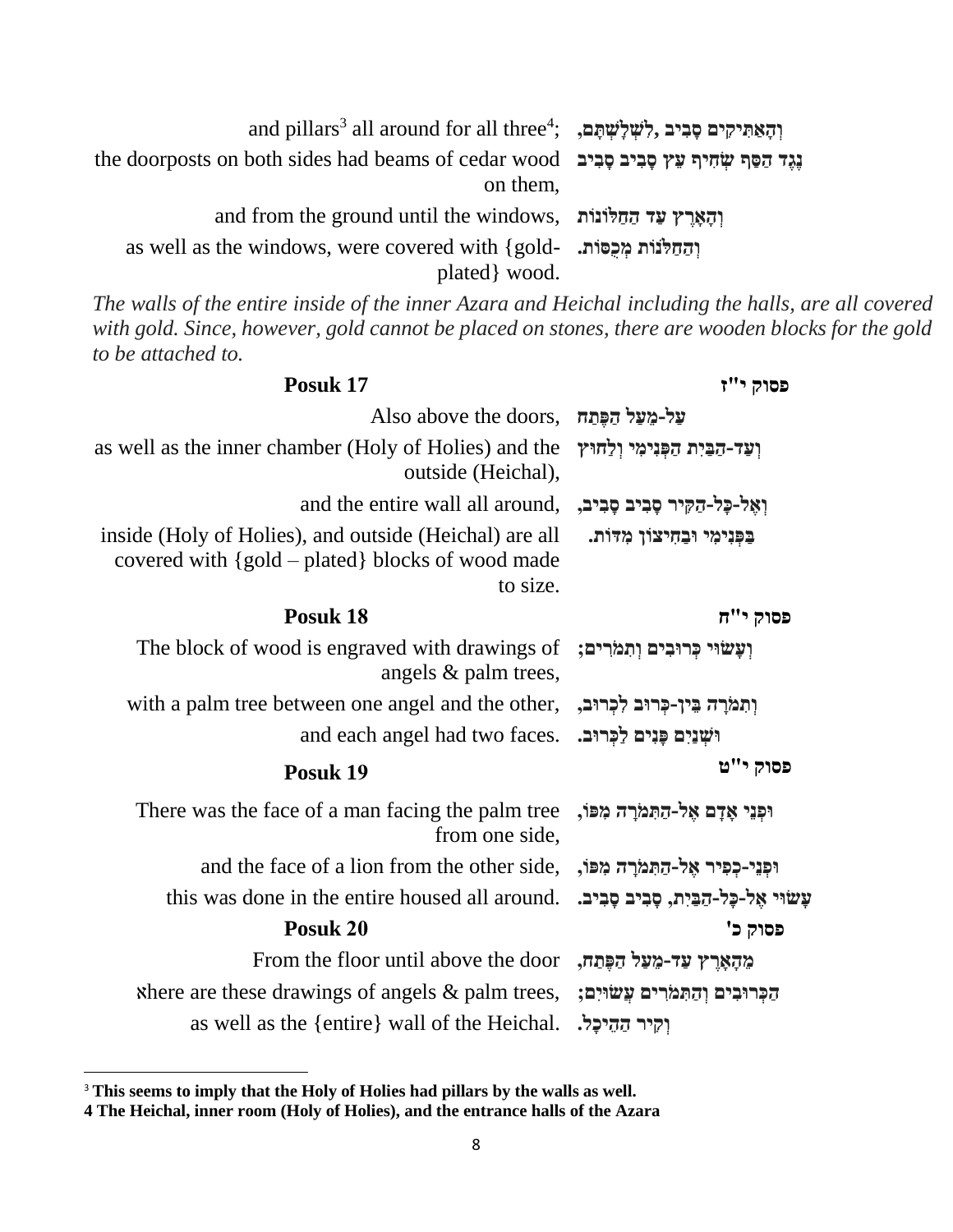**An artist's impression of the designs on the gates of the Azara. The drawing is not accurate, as in reality the angel should have two head looking to either side, and it should be in between two palm trees.**



### **משנה (מידות) פרק ג'** 3 **Mishna** - Tractate Midos Chapter 3

| משנה ז                       | Mishna 7                                                                                                                                          |
|------------------------------|---------------------------------------------------------------------------------------------------------------------------------------------------|
|                              | תְּחָהוֹ שֵׁל אוּלַם, The doorway of the Ulam                                                                                                     |
| גַּבְהוֹ אַרְבַּעִים אַמֵּה, | was 40 Amos high {the height of the inside of<br>the Heichal <sup>5</sup> $\}$                                                                    |
| וִרַחִבּוֹ עֵשְׂרִים אַמַּה. | and 20 Amos wide {the Heichal's width}.                                                                                                           |
|                              | There were 5 decorative וְחָמֵשׁ מַלִתְּרֵיוֹת שֵׁל מֵילַת הָיוּ עַל גַּבָּיו. [/ˈThere were 5 decorative<br>wood above the door {on the outside} |
|                              | <u>התּחִתּוֹנָה עוֹדֵפֶת עַל הַפֶּתַח The bottom one went beyond the door, הַתַּחִתּוֹנָה עוֹדֵפֶת עַל</u>                                        |
|                              | one Ama on either side (22 Amos), אַמַּה מְזֶה, וְאַמַּה מְזֶה,                                                                                   |
|                              | and the one above it was longer than the וֹשֵׁלְמַעָּלָה מִמְּנָּה עוֹדֵפָּת עָלֶיהָ<br>bottom one                                                |
|                              | one Ama on either side {and so on}, אַמַּה מְזֶה, וְאַמַּה מְזֶה,                                                                                 |
|                              | hence, the top beam was 30 Amos. גִּמְצָאת הָעֲלְיוֹנָה שְׁלֹשִׁים אֲמֶה.                                                                         |

 $\overline{\phantom{a}}$ 

**<sup>5</sup> The Ulam, as the name suggests was an open hall, with no door, its height until the ceiling, and its width the entire distance between the north & south walls. In the 3rd Beis HaMikdash, there will apparently be 3 Ama doorposts on either side of the opening (leaving the opening 14 Amos wide).**

**<sup>6</sup> The beams had all types of designs on them.**

**<sup>7</sup> From a "Milas" (ash) tree.**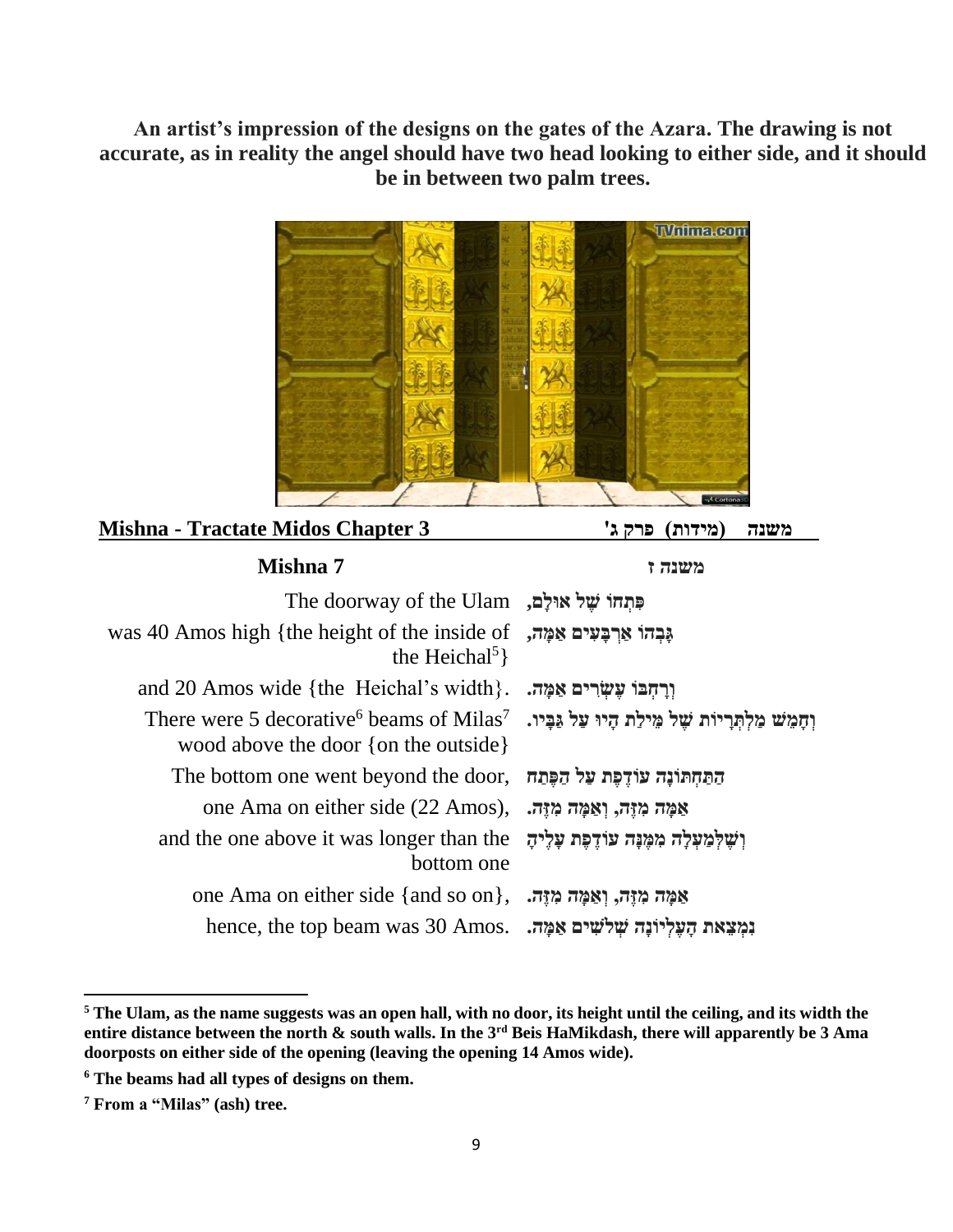There was a row of stones {of the wall} **וְ נִדְ בָּ ְך שֶּ ל אֲבָּ נִים הָּ יָּה בֵּ ין כָּל אַ חַ ת**  between 1 beam & the next. **וְ אַ חַ ת.**



**Notice the beams on top of the doo**r

| Mishna 8 |  |
|----------|--|
|----------|--|

 $\overline{a}$ 

**משנה ח 8 Mishna**

| There were beams of cedar wood וּכְלוֹנְסוֹת שָׁל אֲרֵז הָיוּ קְבוּעִין                                                                       |  |
|-----------------------------------------------------------------------------------------------------------------------------------------------|--|
| מִכַּתְלוֹ שֵׁל הֵיכָל לִכָּתְלוֹ שֵׁל אוּלְם, to the wall of the היכל from the wall of the<br>Ulam.                                          |  |
| {supporting the walls} that they shouldn't cave , יִבְעָט. [supporting the walls}<br>in { due to their height }.                              |  |
| $\Gamma_{\alpha}$ $T_{\alpha}$ $\Gamma_{\alpha}$ $T_{\alpha}$ $T_{\alpha}$ and $\Gamma_{\alpha}$ that the heaves were not actually built jute |  |

*The Tosefos Yom Tov explains that the beams were not actually built into the building; in order not to transgress the transgression against building wood into the Beis HaMikdash.*

| There were golden chins hanging from the וִשְׁרִשְׁרוֹת שָׁל זַּהֲב הָיוּ קְבוּעוֹת בְּתְקְרַת<br>ceiling of the Ulam                 |  |
|---------------------------------------------------------------------------------------------------------------------------------------|--|
| so that the young Kohanim could climb <sup>8</sup> , שַׁבַּהֵן פִּרְחֵי כְּהָנַּה עוֹלְין,                                            |  |
| and gaze at the crowns in the windows {above נְרוֹאִין אֶת הַעֲטֲרוֹת שֶׁבַּחַלּוֹנוֹת<br>the 20 אמות of the Heichal gate },          |  |
| as is written: שְׁנֵאֵמַר:                                                                                                            |  |
| "וְהַעֲטַרֹת תְּהָיָה "The crowns will be"                                                                                            |  |
| לְחֵלֶם וּלְטּוֹבִיָּה וְלִידַעְיָה וּלְחֵן בֶּן צְפַנְיָה,   for Cheilem, Tuvia, Yedaya & Chein the son of<br>Tzephania {the donors} |  |
| as a remembrance in the Heichal". "אֲבְרוֹן בְּהֵיכַל ה'".                                                                            |  |

**<sup>8</sup> The crowns had been there since the early days of the prophets, and looking at them would help a person attain higher levels of fear of G-d.**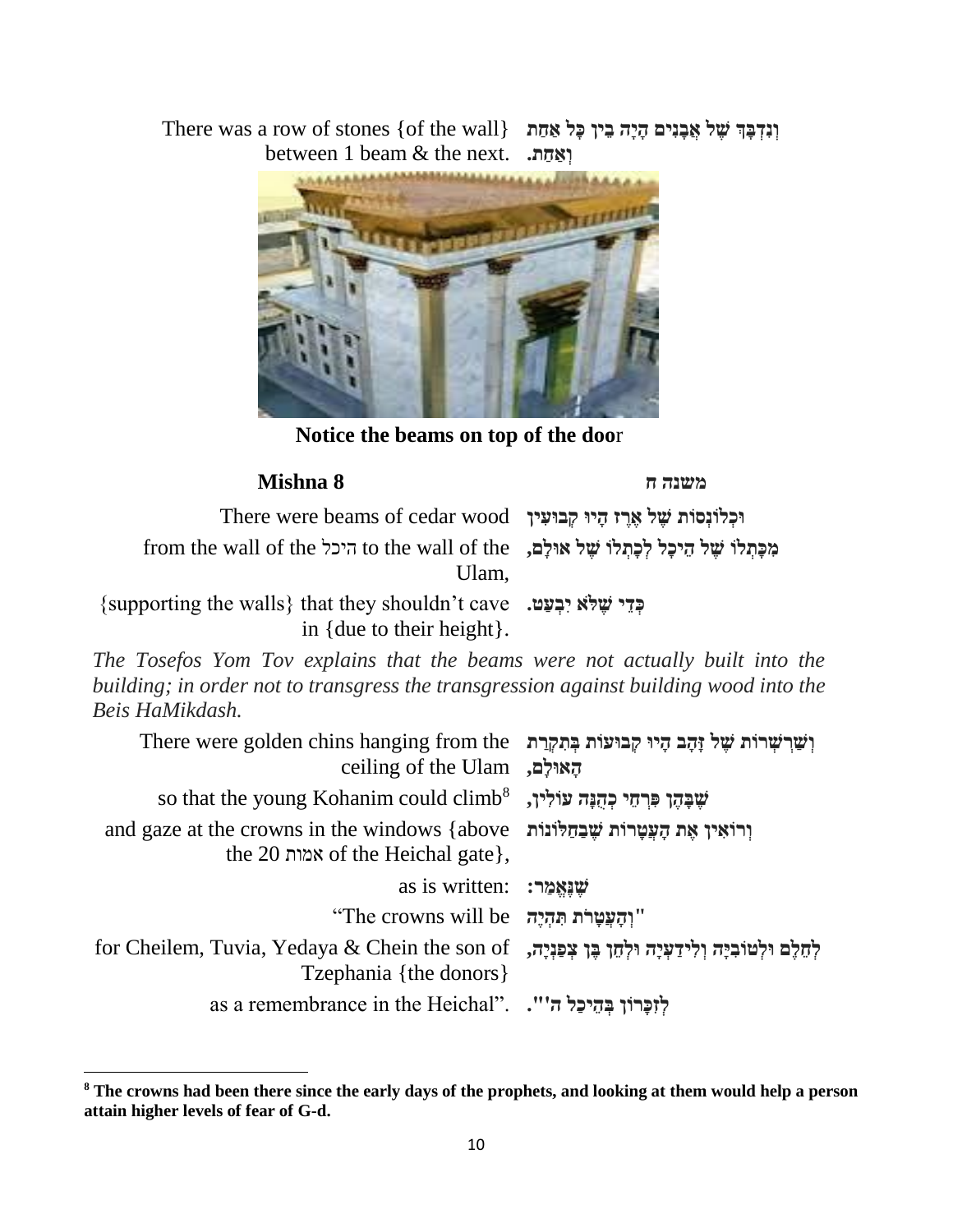| There was a golden vine above the door of the יָהֶב הַיְתָה עוֹמֶדֶת עַל פְּתְחוֹ שָׁל<br>היכל Heichal                                            |  |
|---------------------------------------------------------------------------------------------------------------------------------------------------|--|
| ומַדְלַה עַל גַּבֵּי כְלוֹנְסוֹת. .wrapped around sticks                                                                                          |  |
| anyone who would donate a {golden} leave, פְל מִי שֵׁהוּא מִתְנַדֵּב עָלֶה, גַּרְגִּיר, אוֹ<br>grape or cluster, grape or                         |  |
| would bring and hang on the vine. בְּהּ                                                                                                           |  |
| Said Rabbi Eliezer Bar Tzadok: יָאֲלִעֲזָר בְּרְבִּי צָדוֹק                                                                                       |  |
| One time they needed 300 Kohanimn {to lift it. מִעֲשָׂה הָיָה וְנִמְנוּ עָלֵיהָ שִׁלֹשׁ מֵאוֹת<br>It was heavy from all the grapes }: . כֹּהֲנִים |  |
|                                                                                                                                                   |  |

*It is interesting to note that the Rambam doesn't mention the beams or the chains, neither the golden vine.*

### **Delving Deeper**

### **From the Source:**

According to the Gemara and the Rambam – although the Holy of Holies itself – the Kohein Gadol entered once a year; the attic was only entered into once in seven years.

There are sources in Rashi, Midrash and the Zohar that refer to this attic as the המיטות חדר – the bedroom, so to speak, where Hashem and the Jewish people are unified. Hence, its holiness is even greater than that of the Holy of Holies.

Above that, on the roof, was the fence.

We know that a Shul or Beis Midrash do not need a מעקה on their roof. Why then was one needed for the Beis HMikdash?

The Rebbe explains that the reason a Shul is exempt from a fence, is because a Shul belongs to everyone equally, even someone who lives far away. Hence, who will we obligate in building the fence?

However, the Beis HaMikdash, despite the fact that it belongs to all Jews equally, all Jews were also involved in building it, and therefore the obligation of making a fence rests upon all the Jewish people.

In the spiritual sense: The roof is the highest part of a person – his intellectual powers. It is there that a person may get tainted, G-d forbid, by ego. Hence, one must make a fence, something that is above intellect – to insure that he doesn't "fall" into the pitfalls of egotism, which is the root of all bad.

In a Shul or Beis Midrash – where a person is involved with his personal service of Hashem, this is not necessary; however, in the Beis HaMikdash which is the very essence of Avoda – there is the necessity of a מעקה.